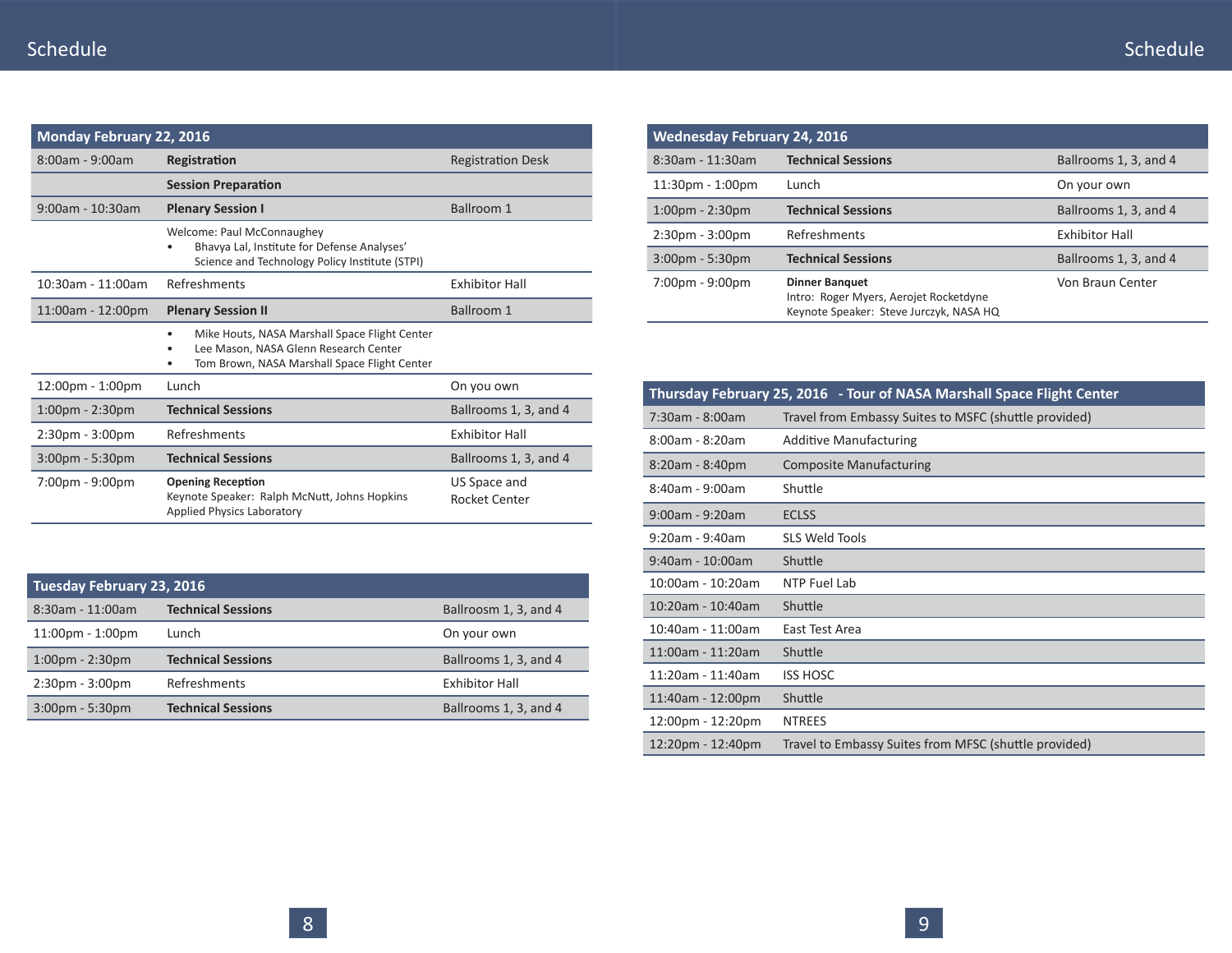**Ballroom 1**

Ballroom

 $\blacksquare$ 

**Ballroom 3**

**Ballroom 3** 

|                                                      |      | <b>Monday February 22, 2016</b>                                                                                                                                                                                                                                                                |                          |    |                         |                                                                                                                                                                                                        | Track I: Radioisotope Power Systems                                                                                                                                                                                                                                    |
|------------------------------------------------------|------|------------------------------------------------------------------------------------------------------------------------------------------------------------------------------------------------------------------------------------------------------------------------------------------------|--------------------------|----|-------------------------|--------------------------------------------------------------------------------------------------------------------------------------------------------------------------------------------------------|------------------------------------------------------------------------------------------------------------------------------------------------------------------------------------------------------------------------------------------------------------------------|
|                                                      |      | Track I: Radioisotope Power Systems<br>Mission Studies: Part I                                                                                                                                                                                                                                 |                          |    |                         |                                                                                                                                                                                                        | <b>Mission Studies: Part II</b><br>Assessment of Future New Frontiers Mission Concepts Utilizing the MMRTG and                                                                                                                                                         |
|                                                      | 6005 | Re-Inventing the Light Bulb, A. Rajguru (University of Southern California), M. Molnar<br>(Missouri University of Science and Technology), and P. Rexing (Missouri University of                                                                                                               |                          |    |                         | 605                                                                                                                                                                                                    | eMMRTG Radioisotope Thermoelectric Generators, R.L. Cataldo (NASA GRC), and D.F.<br><b>Woerner (Jet Propulsion Laboratory)</b>                                                                                                                                         |
| E<br>m<br>J.<br>1:30 pm<br>2:30 pm<br>m<br>md        |      | Science and Technology)<br>Saturn Spacecraft Power: Trading Radioisotope, Solar, and Fission Power Systems,                                                                                                                                                                                    |                          | mq |                         | 6023                                                                                                                                                                                                   | RPS Progarm Status, J.A. Hamley, T.J. Sutliff, C.E. Sandifer II, and J.F. Zakrajsek (NASA<br>GRC)                                                                                                                                                                      |
|                                                      | 6084 | S.R. Oleson (NASA GRC), L. Kohout (NASA GRC), P. Schmitz (Vantage Partners, LLC), and<br>R. Lorenz (Johns Hopkins Unviersity)                                                                                                                                                                  | Ballroom                 |    | 5:30                    | 603                                                                                                                                                                                                    | Triton Hopper: Exploring Netpune's Captured Kuiper Belt Object, S.R. Oleson and G.<br>Landis (NASA GRC)                                                                                                                                                                |
| 1:00                                                 | 6038 | Timelines for Supporting a Nuclear-Enabled NASA Mission: Does a Temporal Phase<br>Mismatch Between NASA and DOE Exist?, S.G. Johnson (Idaho National Laboratory),<br>C.C. Dwight (Idaho National Laboratory), K. Lively (Idaho Natianal Laboratory), and Y.<br>Lee (Jet Propulsion Laboratory) |                          |    | mq<br>3:00              | 6045                                                                                                                                                                                                   | Radioisotope Power Systems (RPS) for Emerging Power Needs fo Deep Space Small-<br>Sats, CubeSates and Deployed Payloads, Y.H. Lee, B.K. Bairstow, and J.E. Riedel (Jet<br>Propulsion Laboratory)                                                                       |
|                                                      |      | <b>Track III: Nuclear Thermal Propulsion</b><br><b>Project and Mission Architecture</b>                                                                                                                                                                                                        |                          |    |                         | 605                                                                                                                                                                                                    | Power Generation Alternatives for Deep Space Exploration in the Solar System, P.M.<br>Beauchamp, J. Elliott, J.A. Cutts, and JPL A-Team (Jet Propulsion Laboratory)                                                                                                    |
| <b>E</b>                                             |      | 6080<br>Development and Utilization of Nuclear Thermal Propulsion, M. Houts and S.<br>Mitchell (NASA MSFC)                                                                                                                                                                                     | m<br>Ballroom            |    |                         |                                                                                                                                                                                                        |                                                                                                                                                                                                                                                                        |
|                                                      |      |                                                                                                                                                                                                                                                                                                |                          |    |                         |                                                                                                                                                                                                        | <b>Track II: Fission Power Systems</b><br><b>Reactor Physics and Fuel</b>                                                                                                                                                                                              |
|                                                      |      | <b>Track III: Nuclear Thermal Propulsion</b><br>Test Facility and Regulatory Considerations                                                                                                                                                                                                    |                          |    |                         | 6006                                                                                                                                                                                                   | LEU CERMET Based Fission Surface Power Source for a Martian Habitat - Reactor<br>Design, A. Kumar (Center for Space Nuclear Research), K. Schillo (University of Ala-                                                                                                  |
|                                                      |      | Approach to Licensing and Permitting Nuclear Test Facilities and Launch Approval<br>െ<br>600<br>for a Nuclear Safety Review and Launch Approval, J. Werner (Idaho National Labo-                                                                                                               | m<br>Ballroom<br>5:00 pm |    |                         | bama), K. Harris (Utah State University), Y.M. Hew (Stanford University), and S.D. Howe<br>(Center for Space Nuclear Research)                                                                         |                                                                                                                                                                                                                                                                        |
| $-2:30$<br>1.00<br>1:30<br>::30 pm<br>$\sim$<br>1:00 |      | ratory), A. Weitzberg, and A. Belvin (Department of Energy)<br>Axisymmetric Analysis of a Hydrogen Containment Process for Nuclear Thermal<br>608<br>Engine Ground Testing, T-S. Wang, E.T. Stewart, and F. Canabal (NASA MSFC)                                                                |                          |    | 6014                    | Moderator Configuration Options for Low-Enriched Uranium Fueled Kilowatt-Class<br>Space Nuclear Reactors, L.D.H Mencarini (Instituto de Estudos Avancados) and J.C. King<br>(Colorado School of Mines) |                                                                                                                                                                                                                                                                        |
|                                                      |      |                                                                                                                                                                                                                                                                                                |                          |    | $\mathbf{I}$<br>3:00 pm | 6017                                                                                                                                                                                                   | Conceptual Design of a Heat Pipe Cooled Nuclear Reactor Power System for Mars<br>Base, C. Yao (China Insitute of Atomic Energy), G. Hu (China Institute of Atomic Energy),<br>J. Xie (China Institute of Atomic Energy), Y. Liu (China Institute of Atomic Energy), C. |
|                                                      |      | Track I: Radioisotope Power Systems<br>Fuel Production: Part I                                                                                                                                                                                                                                 |                          |    |                         |                                                                                                                                                                                                        | Xu (China Institute of Nuclear Information and Economy), and L. Ha (China Institute of<br>Nuclear Information and Economy)                                                                                                                                             |
|                                                      | 6047 | Idaho National Laboratory Radioisotope Power Systems Nuclear Operations: Prepara-<br>tions, Documentation, Readiness Assessments and Conduct of Operations Support-<br>ing a Nuclear-Enabled NASA Mission, K.L. Lively, E.S. Clarke, and R.P. Gomez (Idaho<br>National Laboratory)             | 4                        |    |                         | 6090                                                                                                                                                                                                   | Reactor Design of the Kilowatt Reactor Using Stirling Technology (KRUSTY), D.I. Poston<br>(Los Alamos National Laboratory), M. Gibson (NASA GRC), T. Godfroy (NASA MSFC), and<br>P. McClure (Los Alamos National Laboratory)                                           |
|                                                      | 6015 | The Plutonium-238 Supply Project, R.M. Wham, D.W. DePaoli, R.W. Hobbs, E.D. Collins,<br>E.D. Benker, R.S. Owens, and R.J. Vedder (Oak Ridge National Laboratory)                                                                                                                               | Ballroom                 |    |                         |                                                                                                                                                                                                        |                                                                                                                                                                                                                                                                        |
|                                                      | 6046 | Production of Polonium-209 Using Nuclear Reactor as Radioisotope Fuel for Space<br>Nuclear Power, J. Nishiyama (Tokyo Institute of Technology)                                                                                                                                                 |                          |    |                         |                                                                                                                                                                                                        |                                                                                                                                                                                                                                                                        |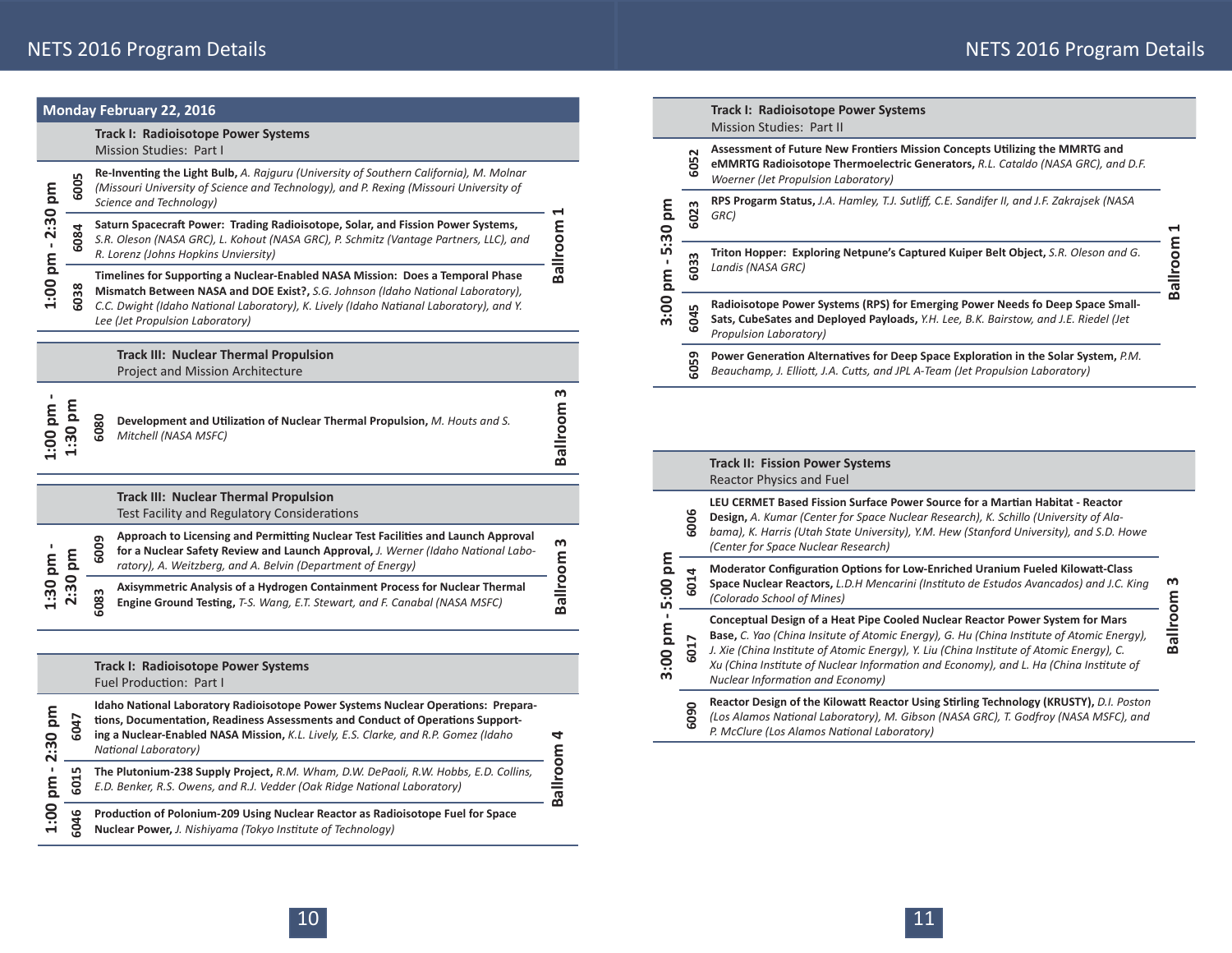|          | <b>Track I: Radioisotope Power Systems</b><br><b>Fuel Production: Part II</b>                                                                                                                                                                                                                                                                                                                                                                                                                                                                                                                                                                                                           |                   |
|----------|-----------------------------------------------------------------------------------------------------------------------------------------------------------------------------------------------------------------------------------------------------------------------------------------------------------------------------------------------------------------------------------------------------------------------------------------------------------------------------------------------------------------------------------------------------------------------------------------------------------------------------------------------------------------------------------------|-------------------|
| ڡ<br>602 | Development of Chemical Processes for Production of Pu-238 from Irradiated<br>Neptunium Targets, D.W. DePaoli, D.E. Benker, L.H. Delmau, J.D. Burns, and R.M. Wham<br>(Oak Ridae National Laboratory)                                                                                                                                                                                                                                                                                                                                                                                                                                                                                   |                   |
| 6078     | The Separation of AM-241 from Aged Plutonium Dioxide for Use in Radioisotope<br>Power Systems, M.J. Sarsfield (National Nuclear Laboratory), M.J. Carrott (National<br>Nuclear Laboratory), C. C. Majer (National Nuclear Laboratory) C. Mason (National<br>Nuclear Laboratory), C. Cambell (National Nuclear Laboratory), J. Holt (National Nuclear<br>Laboratory), T. Griffiths (National Nuclear Laboratory), C. Carrigan (National Nuclear<br>Laboratory), H. Fenwick (National Nuclear Laboratory), B. McLuckie (National Nuclear<br>Laboratory), C. Gregson (National Nuclear Laboratory), T. Tinsley (National Nuclear<br>Laboratory), and K. Stephenson (European Space Agency) | d<br>allroom<br>മ |
| 6001     | Continuous Improvement Initiatives for the Radioisotope Power Systems Program at<br>Oak Ridge National Laboratory, K.R. Veach Jr. (Oak Ridge National Laboratory)                                                                                                                                                                                                                                                                                                                                                                                                                                                                                                                       |                   |
|          |                                                                                                                                                                                                                                                                                                                                                                                                                                                                                                                                                                                                                                                                                         |                   |

**6039** Progress on the Sol-Gel Microsphere Technology Demonstration for Pu-238 Heat Sources, *J. Katalenich and S. Sinkov (Pacific Northwest National Laboratory)* 

#### **Tuesday February 23, 2016**

**8:30 am - 11:00 am**

8:30

am - 11:00 am

**3:00 pm - 5:00 pm**

3:00 pm - 5:00 pm

**Track I: Radioisotope Power Systems**

Thermoelectric Conversion: Part I

**OpƟ mizaƟ on of High Temperature Zintl Materials for the p-Leg of Thermoelectric** 

**6064 Space Power Generation,** S.M. Kauzlarich (University of California), J.H. Grebenkemper *(University of California), Y. Hu (University of California), D. BarreƩ (Univeristy of California), E. Wille (University of California), and S. Bux (Jet Propulsion Laboratory)*

m High Efficiency Graphene Superlattices Based Thermoelement for Radioisotope Thermoelectric Generator Applications, S. K. Mishra, C.P. Kaushik, B. Dikshit, and A. Kumar<br>(Bhabha Atomic Research Centre)

An Update on the eMMRTG Skutterudite-Based Thermoelectric Technology Matura-**Ɵ on Project,** *T. Caillat (Jet Propulsion Laboratory), I. Chi (Jet Propulsion Laboratory), S.* 

**Ballroom 1**

Ballroom

 $\blacktriangleleft$ 

- **6041** *Firdosy (Jet Propulsion Laboratory), C.-K. Huang (Jet Propulsion Laboratory), K. Smith (Jet Propulsion Laboratory), J. Paik (Jet Propulsion Laboratory), P. Gogna (Jet Propulsion Laboratory), K. Yu (Jet Propulsion Laboratory), J.-P. Fleurial (Jet Propulsion Laboratory), R. BenneƩ (Teledyne Energy Systems), and S. Keyser (Teledyne Energy Systems)*
- **6043A Technology Roadmap for Thermoelectric-Based Space and Terrestrial Power Sys- tems,** *J.-P. Fleurial and T. Hendricks (Jet Propulsion Laboratory)*

#### Progress on Development of Skutterudite Thermoelectrics for Space Power Applica-

**6049 Ɵ ons,** *R. BenneƩ (Teledyne Energy Systems), T. Hammel (Teledyne Energy Systems), S. Keyser (Teledyne Energy Systems), T.C. Holgate (Teledyne Energy Systems), and T. Caillat (Jet Propulsion Laboratory)*

|                    |         | <b>Track II: Fission Power Systems</b><br>Power Conversion and Associated Technologies: Part I                                                                                                                                                                                                                                  |          |
|--------------------|---------|---------------------------------------------------------------------------------------------------------------------------------------------------------------------------------------------------------------------------------------------------------------------------------------------------------------------------------|----------|
| me                 | 6004    | Mass Optimization of Supercritical CO2 Brayton Cycle Power Conversion System for<br>a Mars Surface Fission Power Reactor, K.E. Harris (Utah State University), Y.M. Hew<br>(Standord University), K.J. Schillo (University of Alabama), A. Kumar (Texas A&M Univer-<br>sity), and S.D. Howe (Center for Space Nuclear Research) |          |
| 11:00              | 5007    | Design-Based Model of a Closed Brayton Cycle for Space Power Systems, G.B. Ribeiro,<br>L.N.F. Guimaraes, and F.A.B. Filho (Institute for Advanced Studies)                                                                                                                                                                      | m        |
| <u>ក្ខ</u><br>8:30 | 6068    | Alkali Metal Heat Pipes for Kilopower, C. Tarua, W.G. Anderson, and D. Beard (Ad-<br>vanced Cooling Technologies)                                                                                                                                                                                                               | Ballroom |
|                    | 069     | Multiphysics Analysis of Liquid Metal Annular Linear Induction Pumps, C.O. Maidana<br>and J.E. Neiminen (Maidana Research)                                                                                                                                                                                                      |          |
|                    | 74<br>႙ | Fission Surface Power Technology Demonstration Unit Test Results, M.H. Briggs (NASA<br>GRC), M.A. Gibson (NASA GRC), S. Geng (NASA GRC), and J. Sanzi (Vantage Partners)                                                                                                                                                        |          |

|                                         |                                                                                                                                                                                                             | <b>Track III: Nuclear Thermal Propulsion</b><br>Reactor Design: Part I                                                                                                                                                              |         |
|-----------------------------------------|-------------------------------------------------------------------------------------------------------------------------------------------------------------------------------------------------------------|-------------------------------------------------------------------------------------------------------------------------------------------------------------------------------------------------------------------------------------|---------|
| Ξ<br>11:00<br>m<br>$\frac{20}{30}$<br>ထ | 6048                                                                                                                                                                                                        | Comparison of LEU and HEU Cermet Nuclear Thermal Propulsion Systems at 16,000<br><b>Ibf Thrust, M. Eades (The Ohio State University), W. Deason (Center for Space Nuclear</b><br>Research), and C.R. Joyner II (Aerojet Rocketdyne) |         |
|                                         | <b>Comparison of Neutronic Properties of CERMET and Composite Nuclear Thermal</b><br>6025<br>Rocket Cores Utilizing Low-Enriched Uranium, A. Thoday, T. Franklin, and A. Klein<br>(Oregon State University) |                                                                                                                                                                                                                                     | J       |
|                                         | 6050                                                                                                                                                                                                        | A LEU Cermet Point Design: The Space Capable Cryogenic Thermal Engine (SCCTE), M.<br>Eades (The Ohio State University), V. Patel (Center for Space Nuclear Research), and W.<br>Deason (Center fro Space Nuclear Research)          | mooulle |
|                                         | 6086                                                                                                                                                                                                        | Low-Enriched Uranium Nuclear Thermal Rocket Design Considerations, V. Patel (Cen-<br>ter for Space Nuclear Research)                                                                                                                | œ       |
|                                         | 6072                                                                                                                                                                                                        | A Point Design for a LEU Composite NTP System: Superb Use of Low-Enriched Urani-<br>um (SULEU), P. Venneri (Ultra-Safe Nuclear Corporation) and M. Eades (The Ohio State<br>University)                                             |         |

2 and  $\overline{13}$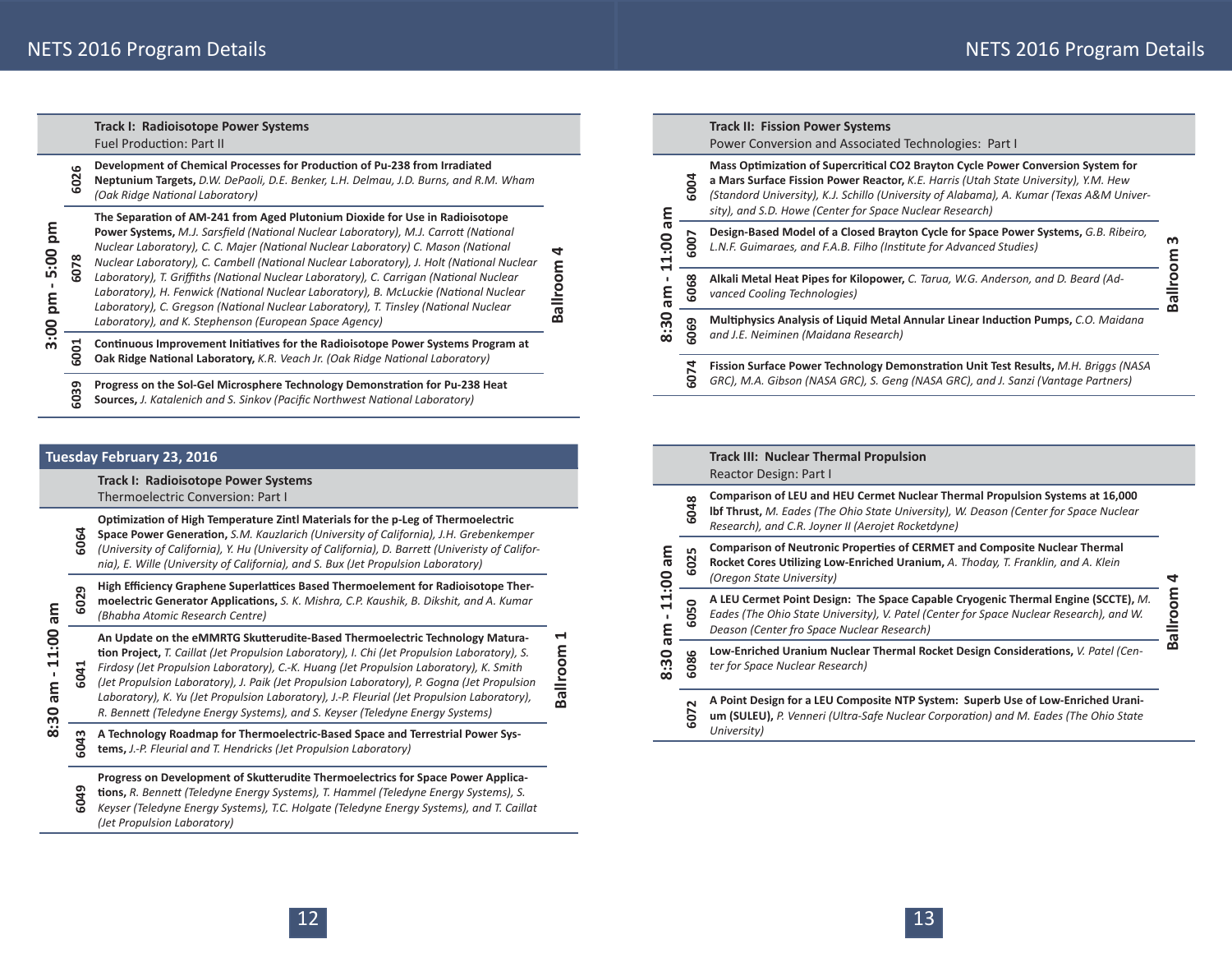|                         |                                                                                                                                                                                                                                                                             | <b>Track I: Radioisotope Power Systems</b><br>Thermoelectric Conversion: Part II                                                                                                                                                                                                                                                                                                                                                                  |         |
|-------------------------|-----------------------------------------------------------------------------------------------------------------------------------------------------------------------------------------------------------------------------------------------------------------------------|---------------------------------------------------------------------------------------------------------------------------------------------------------------------------------------------------------------------------------------------------------------------------------------------------------------------------------------------------------------------------------------------------------------------------------------------------|---------|
| 툐<br>2:30<br>mq<br>00:1 | 6040                                                                                                                                                                                                                                                                        | Development of a Sliding and Compliant Cold Side Thermal Interface for the a Ther-<br>mopile Inside a Terrestrial Mini-RTG, N.R. Keyawa, P. Bahrami, G. Molina, V. Cormar-<br>kovic, S. Firdosy, R. Ewell (Jet Propulsion Laboratory)                                                                                                                                                                                                             |         |
|                         | ᆸ<br>Hight Temperature Device Technologies for the Advanced Thermoelectric Couple<br>m<br>등<br>5<br>Project (ATEC), S. Firdosy, T. Caillat, B.C-Y. Li, C.K. Huang, V. Ravi, J. Paik, D. Uhl, J. Ni, K.<br>Smith, G. Nakatsukasa, J.-P. Fleurial (Jet Propulsion Laboratory) |                                                                                                                                                                                                                                                                                                                                                                                                                                                   |         |
|                         | 030                                                                                                                                                                                                                                                                         | Development of High Efficiency Complex Zintl Phases for Thermoelectric Space<br>Power Generation Applications, S. Bux (Jet Propulsion Laboratory), B. Li (Jet Propulsion<br>Laboratory), Y. Hu (University of California), A. Zevalkink (Jet Propulsion Laboratory), S.<br>Chanakian (Jet Propulsion Laboratory), D. Uhl (Jet Propulsion Laboratory), S. Kauzlarich<br>(University of California), and J.-P. Fleurial (Jet Propulsion Laboratory) | ᠊ᢐ<br>œ |
|                         |                                                                                                                                                                                                                                                                             |                                                                                                                                                                                                                                                                                                                                                                                                                                                   |         |

## **Track II: Fission Power Systems**

Power Conversion and Associated Technologies: Part II

| E<br>0<br>m<br>$\bullet\bullet$<br>$\sim$ | L٨<br>$\sim$  | Completion of a 12kWe Stirling Converter for Fission Power Systems, J.C. Stanley<br>(Sunpower), J.G. Wood (Sunpower, E. Holliday(NASA GRC), S.M. Geng (NASA GRC) | ന      |
|-------------------------------------------|---------------|------------------------------------------------------------------------------------------------------------------------------------------------------------------|--------|
|                                           | œ<br>ه        | First Approach to the Design of Annular Linear Induction Pumps using First Principles,<br>J.E. Nieminen and C.O. Maidana (Maidana Research)                      | ➤<br>w |
| ĕ                                         | ∼<br>$\infty$ | Ultra-Compact Heat Rejection System, J.J. Breedlove (Creare), T.M. Conbov (Creare), M.<br>Gibson (NASA GRC)                                                      | ≃      |

|                         |              | <b>Track III: Nuclear Thermal Propulsion</b><br>Reactor Design: Part II                                                                                                                             |        |
|-------------------------|--------------|-----------------------------------------------------------------------------------------------------------------------------------------------------------------------------------------------------|--------|
| ξ.<br>2:30<br>ε<br>1:00 | 051          | WORPH: An Open Source Code for NTR Infinite Lattice Studies Using MCNP and Ser-<br>pent, M. Eades (The Ohio State University) and P. Venneri (KAIST)                                                |        |
|                         | ↖<br>w       | Space Propulsion Optimization Code Benchmark Case: SNRE, V. Patel (Center for<br>Space Nuclear Research), M. Eades (The Ohio State University), C.R. Joyner II (Aerojet<br>Rocketdyne)              |        |
|                         | ᆗ<br>ΘÓ<br>ശ | Characterization of Xenon Induced Reactivity Changes in Low-Enriched Nuclear Ther-<br>mal Propulsion Cores, P. Venneri (Ultra-Safe Nuclear Corporation) and M. Eades (The<br>Ohio State University) | ത<br>മ |

|                |          | <b>Track I: Radioisotope Power Systems</b><br><b>Stirling Conversion</b>                                                                       |        |
|----------------|----------|------------------------------------------------------------------------------------------------------------------------------------------------|--------|
|                | 6020     | Stirling Research Laboratory Activities at NASA Glenn Research Center, S. Oriti (NASA<br>GRC)                                                  |        |
| စ္ပ            | 6061     | Advanced Stirling Convertor ASC-E3 Project Summary, J. Collins, K. Wilson, and M.A.<br>Dunlap (Sunpower)                                       |        |
| ഥ<br><u>mg</u> | 6062     | Advanced Stirling Convertor (ASC) Design and Technology Assessment White Paper, J.<br>Collins and K. Wilson (Sunpower)                         | room   |
| $\frac{8}{3}$  | ڡ<br>507 | Radioisotope Thermoacoustic Power Conversion for Spacecraft, D.E. Lee, M. Petach,<br>and E. Tward (Northrop Grumman Aerospace Systems)         | ā<br>മ |
|                | 6055     | Status of Stirling Power System Modeling Capabilities, J. Metscher (NASA GRC), T. Reid<br>(NASA GRC), P.C. Schmitz (Power Computing Solutions) |        |

# **Track II: Fission Power Systems**

 $\overline{\phantom{0}}$ 

Power Conversion and Associated Technologies: Part III

| Q | 88<br>ເດ | Turbo-Brayton Power Converter for Spaceflight Applications, J.J. Breedlove, T.M. Con-<br>boy, M.V. Zagarolo (Creare) | m |
|---|----------|----------------------------------------------------------------------------------------------------------------------|---|
|   | ڡ<br>م   | Maturing Technologies for Stirling Space Power, S.D. Wilson (NASA GRC)                                               |   |

#### **Track III: Nuclear Thermal Propulsion** Reactor Design: Part III

| $\Omega$<br>4:00 | ١O | Preliminary Analysis of Low-Enriched Uranium (LEU) Ultra High Temperature Nuclear<br>Thermal Rockets Capable of 1100s Specific Impulse, K. Benensky (University of Ten-<br>nessee), M.-J. Wang (Virginia Polytechnic Institute), J. Nieminen (University of Southern<br>California), M. Eades (The Ohio State University), and S. Howe (Center for Space Nuclear<br>Research) | 4<br>٤ |
|------------------|----|-------------------------------------------------------------------------------------------------------------------------------------------------------------------------------------------------------------------------------------------------------------------------------------------------------------------------------------------------------------------------------|--------|
| ო                | ເດ | A Six Component Model for Dusty Plasma Nuclear Fission Fragment Propulsion, R.L.<br>Clark (Grassmere Dynamics) and R.B. Sheldon (RBSheldon Consulting)                                                                                                                                                                                                                        | ᠭᠣ     |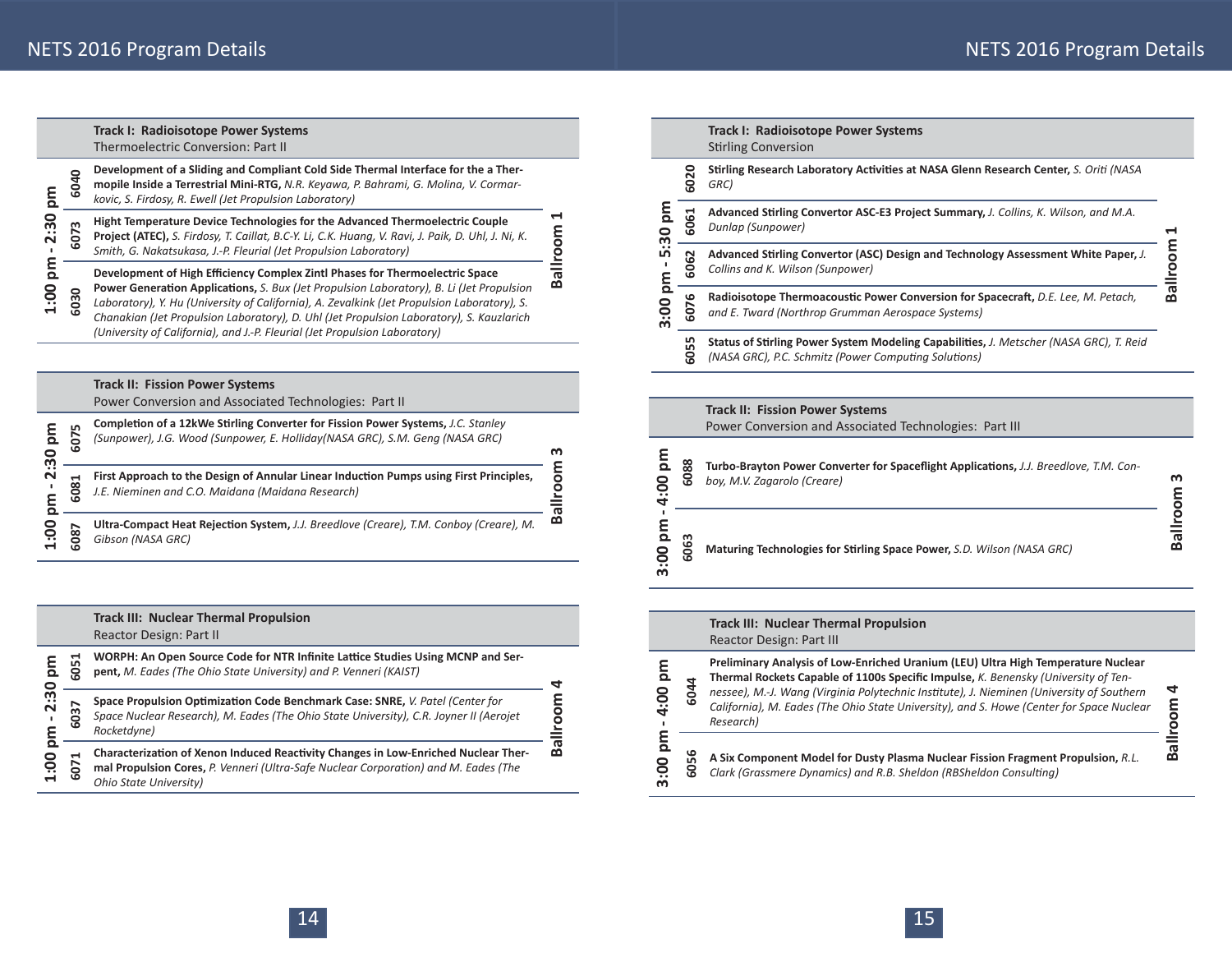# **Track I: Radioisotope Power Systems**

Cermet as a Fuel Simulant: Part I

| စ္ပ<br>ம<br>ma<br>4:00 | 6034     | Influence of the Gd(III) Cation on the Oxygen Exchange Behavior of CeO2, C.E. Whit-<br>ing, D.P. Kramer, and C.D. Barklay (University of Dayton)                                                                                                                                                                                                                                                                                                                                                                                |        |
|------------------------|----------|---------------------------------------------------------------------------------------------------------------------------------------------------------------------------------------------------------------------------------------------------------------------------------------------------------------------------------------------------------------------------------------------------------------------------------------------------------------------------------------------------------------------------------|--------|
|                        | ڡ<br>503 | Impact of Carbon on the Oxygen Potential of a High Temperature System Contain-<br>ing CeO2 as PuO2 Surrogate, C.E. Whiting, H. Knachel, D.P. Kramer, and C.D. Barklay<br>(University of Daytona)                                                                                                                                                                                                                                                                                                                                | m<br>ō |
|                        | 6079     | Sintering and Characterisation of Cerium Dioxide as a Surrogate for Americium-241,<br>M.J. Sarfield (National Nuclear Laboratory), H. Fenwick (National Nuclear Laborato-<br>ry), P. Glenville (National Nuclear Laboratory), D.P. Kramer (University of Dayton), E.J.<br>Watkinson (University of Leicester), R.M. Ambrosi (University of Leicester), H.R. Williams<br>(University of Leicester), C.D. Barklay (University of Daytona), K. Stephenson (European<br>Space Agency), and T. Tinsley (National Nuclear Laboratory) | ĕ      |
|                        |          |                                                                                                                                                                                                                                                                                                                                                                                                                                                                                                                                 |        |

|                             | <b>Wednesday February 24, 2016</b> |                                                                                                                                                                                                                                                                                                                                                                                                                 |               |
|-----------------------------|------------------------------------|-----------------------------------------------------------------------------------------------------------------------------------------------------------------------------------------------------------------------------------------------------------------------------------------------------------------------------------------------------------------------------------------------------------------|---------------|
|                             |                                    | Track I: Radioisotope Power Systems<br>Materials and Systems Testing: Part I                                                                                                                                                                                                                                                                                                                                    |               |
|                             | $\blacktriangleright$<br>603       | Neutron Irradiation of Bi2Te3 Based Thermoelectric Modules for Radioisotope Space<br>Power Systems Applications, R. Mesalam (University of Leicester), H.R. Williams (Uni-<br>versity of Leicester), R.M. Ambrosi (University of Leicester), D.P. Kramer (University of<br>Dayton), C.D. Barklay (University of Daytona), J. Garcia-Canadas (Universitat Jaume I),<br>and K. Stephenson (European Space Agency) |               |
| me                          | 6085                               | Effect of Sub-Sized Speciman Geometry and Orientation on High Strain-Rate Tensile<br>Impact Ductilities of DOP-25 Iridium, B.R. Friske and C.A. Carmichael Jr. (Oak Ridge<br>National Laboratory)                                                                                                                                                                                                               |               |
| 11:30<br>$\mathbf{I}$<br>me | 6035                               | Modeling the Gas Phase Chemistry Inside an RTG, C.E. Whiting (University of Dayton),<br>E.J. Watkinson (Univerist of Leicester), C.D. Barklay (University of Dayton), D.P. Kramer<br>(University of Dayton), H.R. Williams (University of Leicester), and R.M. Ambrosi (Uni-<br>versity of Leicester)                                                                                                           | H<br>Ballroom |
| 8:300                       | m<br>605                           | Characterization the Thermal Conductivity of CBCF: A Review and Recent Advances,<br>N.C. Gallego, G.R. Romanoski, R.B. Dinwiddie, W.D. Porter, J. Wang, and G.B. Ulrich (Oak<br>Ridge National Laboratory)                                                                                                                                                                                                      |               |
|                             | 6054                               | Dynamics Modeling and Heat Flow Optmization of an Enhanced MMRTG, D. Woerner<br>(Jet Propulsion Laboratory)                                                                                                                                                                                                                                                                                                     |               |
|                             | 6058                               | Advanced Hybrid SiO2 Aerogel for eMMRTG Flight Module, Y. Song (Teledyne Energy<br>Systems), R. Bennett (Teledyne Energy Systems), T. Hammel (Teledyne Energy Systems),<br>S. Keyser (Teledyne Energy Systems), J-A. Paik (Jet Propulsion Laboratory), S. Jones (Jet<br>Propulsion Laboratory), and T. Caillat (Jet Propulsion Laboratory)                                                                      |               |

|                                       |                 | <b>Track II: Fission Power Systems</b><br>Space Nuclear Power Programs                                                                                                                                                                                                                                                                                                                                                                                                                                                                                                                                  |               |
|---------------------------------------|-----------------|---------------------------------------------------------------------------------------------------------------------------------------------------------------------------------------------------------------------------------------------------------------------------------------------------------------------------------------------------------------------------------------------------------------------------------------------------------------------------------------------------------------------------------------------------------------------------------------------------------|---------------|
| m<br>11.00<br>$\overline{am}$<br>8:30 | 6002            | Power Management and Distribution System for a Marian Fission Surface Power<br>Reactor, Y.M. Hew (Standford University), K.E. Harris (Utah State University), K.J. Schillo<br>(University of Alabama), A. Kumar (Texas A&M University), and S.D. Howe (Center for<br>Space Nuclear Research)                                                                                                                                                                                                                                                                                                            |               |
|                                       | 6011            | Charger-1: Nuclear Fusion Propulsion Facility for Improved Deep Space Exploration,<br>E.R. Gish, C.L. Matzkind, D.L. and Coad (The Boeing Company)                                                                                                                                                                                                                                                                                                                                                                                                                                                      |               |
|                                       | $\infty$<br>602 | Democritos: Development Logic for a Demonstrator Preparing Nuclear-Electric<br>Spacecraft, S. Oriol (CNES), F. Masson (CNES), T. Tinsley (National Nuclear Laboratory),<br>R. Stainsby (National Nuclear Laboratory), Z. Hodgson (National Nuclear Laboratory),<br>E. Detsis (ESF), J-C. Worms (ESF), A. Solodukhin (Keldysh Research Center), A. Semenkin<br>(Keldysh Research Center), F. Jansen (Thalese Alenisa Space Italia), W. Bauer (Thales<br>Alenia Space Italia), M.C Tosi (DLR), S. Ferraris (DLR), F. Lassoudiere (Airbus-Safran<br>Launchers), and M. Muszynski (Airbus-Safran Launchers) | ო<br>Ballroom |
|                                       | 6057            | Nuclear Systems Kilopower Project Update, D.T. Palac (NASA GRC), M.A. Gibson (NASA<br>GRC), L.S. Mason (NASA GRC), M.G. Houts (NASA MSFC), P. McClure (Los Alamos Nation-<br>al Laboratory), and R.C. Robsinson (Y-12 National Security Complex)                                                                                                                                                                                                                                                                                                                                                        |               |
|                                       | 6070            | Y-12 National Security Complex Casting and Machining Capabilities, and their Recent<br>Application to Nuclear and Emerging Technologies for Space Programs, W.T. Rogerson<br>Jr, (Y-12 National Security Complex)                                                                                                                                                                                                                                                                                                                                                                                       |               |

|                              |                 | <b>Track III: Nuclear Thermal Propulsion</b><br>Engine System and Component Development: Part I                                                                                                                                                                                               |                |  |  |  |
|------------------------------|-----------------|-----------------------------------------------------------------------------------------------------------------------------------------------------------------------------------------------------------------------------------------------------------------------------------------------|----------------|--|--|--|
|                              | 6010            | Nuclear Thermal Propulsion Technology Demonstration Plan, G. Dought (NASA MSFC),<br>J. Werner (Idaho National Laboratory), S. Borowski (NASA GRC), R. Sefick (NASA GRC),<br>and A. Weitzberg                                                                                                  |                |  |  |  |
|                              | 6077            | An Examination of the Engine Cycle TRENDS for a HEU and LEU NTP, C.R. Joyner II<br>(Aerojet Rocketdyne), D.J. Levack (Aerojet Rocketdyne), and T. Jennings (Aerojet Rocket-<br>dyne)                                                                                                          |                |  |  |  |
| 3m<br>1:30<br>×.             | ဌ<br>8          | Nuclear Thermal Propulsion Integrated Injector-Manifold Development, T. Belcher<br>(University of Texas), R. Hetterich (Legigh University), M. Reilly (Georgia Institute of<br>Technology), T. Scogin (Georgia Institute of Technology), and J. Santecchia (Arizona State<br>University)      | đ<br>RBallroom |  |  |  |
| me<br>$\ddot{3}$<br>$\infty$ | $\infty$<br>601 | Aluminum-Beryllium Composit Trade Study for Space Nuclear Applications, R. Het-<br>terich (Lehigh University), T. Belcher (University of Texas), M. Reilly (Georgia Institute of<br>Technology), T. Scogin (Georgia Institute of Technology), and J. Santecchia (Arizona State<br>University) |                |  |  |  |
|                              | 6008            | Potential for Additive Manufacture in Nuclear Thermal Propulsion, O.R. Mireles, C.<br>Garcia, Z. Jones (NASA MSFC)                                                                                                                                                                            |                |  |  |  |
|                              | 6032            | Radiation Shielding for Nuclear Thermal Propulsion, J.A. Caffrey (Oregon State Univer-<br>sity)                                                                                                                                                                                               |                |  |  |  |